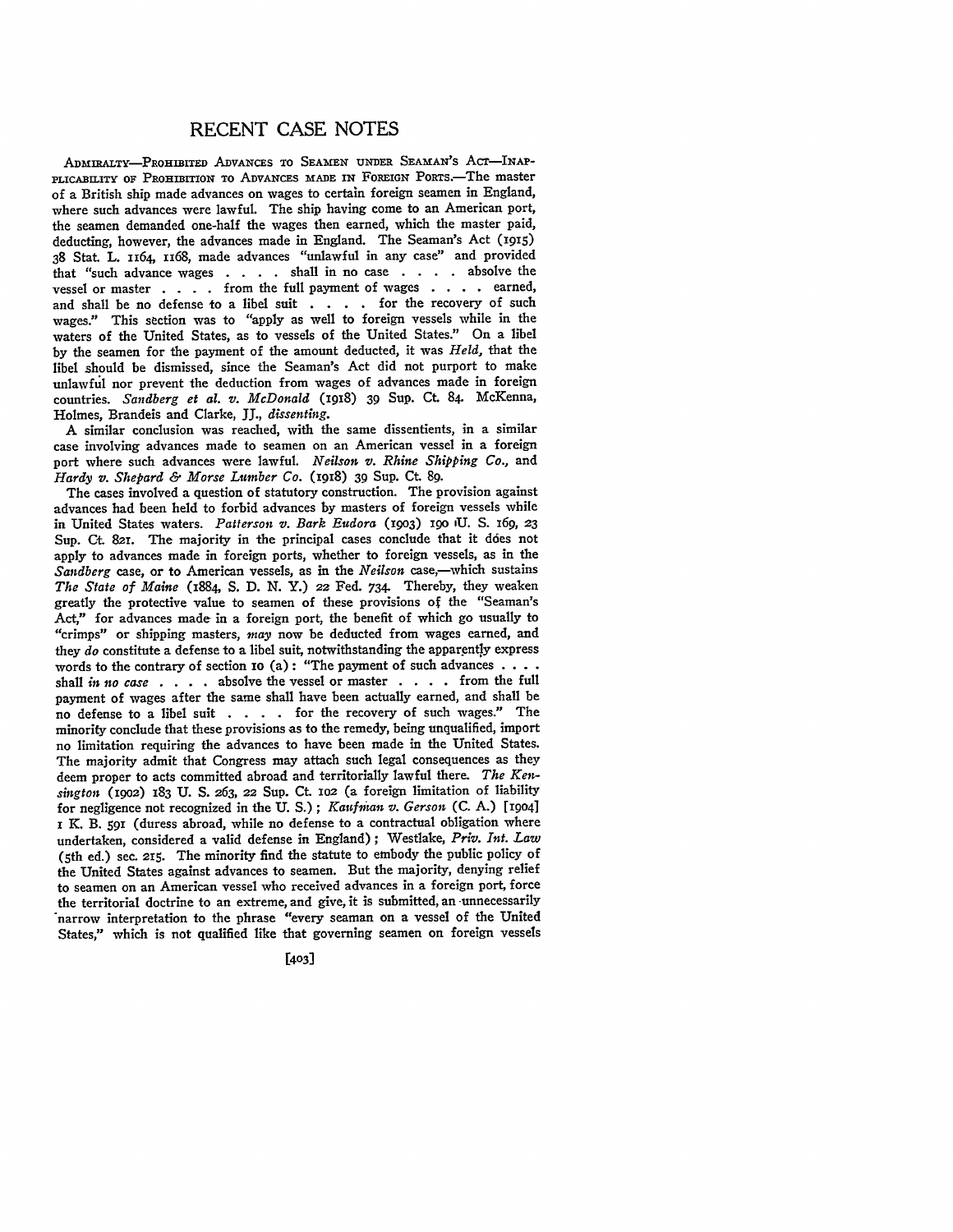"while in harbors of the United States" (sec. 453o R. S.); and even as to the latter, the statute provides that "the courts of the United States shall be open . **. .** . for [the Act's] enforcement." American law may not punish as crimes acts lawfully done in a foreign jurisdiction. *United States v. Freeman* (1915) **239 U. S.** 117, 12o; **36** Sup. Ct. **32.** But that seems no reason for not enforcing the statute civilly in accordance with its language. Whether advances made in an American port to seamen on a British ship would be treated in an English court as non-deductable is very doubtful. *In re Missouri Steamship Co.* **(C. A.,** 1888) 42 **Ch.** Div. **321** (Limitation of liability, though void **by** American law, the *lex loci contractus,* enforced in England). The decision of the minority in the principal cases, it is submitted, seems better in accord with the policy and is fully sustainable under the express language of the Act

**APPEALS-MOTION TO DISmISS-EFFECT OF** CHANGE **OF CIRCUMSTANCES MAKING EQUITABLE RELIEF ASKED** ImPoSsiBLE.-In a suit by taxpayers to restrain a county and its officers from proceeding under a contract with a bridge com- pany for the construction of a bridge and from making payments thereunder, on the ground that the contract had not been entered into in accordance with the statutory requirements, a temporary restraining order was denied. The bridge company was made a party to the suit. After a trial on the merits judgment was entered for the defendants. After an appeal had been taken the defendants moved to dismiss the appeal, offering affidavits which showed that, pending the proceedings in the lower court and on appeal, the bridge company had fully carried out its agreement and **had** received payment from the county in full. *Held,* that the appeal would not be dismissed. McCoy, **J.,** *dissenting. Clarke v. Beadle Co.* (1918, **S. D.)** *169* **N.** W. **23.**

The decision seems both sensible and legally sound. If the judgment should be reversed and the agreement held illegal, the taxpayers might perhaps, under the liberal procedure of South Dakota, be permitted under the general prayer for relief to obtain alternative relief **by** way of damages, or, if not, could bring a separate action for the same. *McMillan v. Barber Asphalt Paving Co.* (1912) **<sup>151</sup>**Wis. 48, 138 **N.** W. 94. Moreover, the decision of the lower court, since judgment was rendered after a trial on the merits, would, if unreversed, preclude any suit "at law" **by** the taxpayers for damages. *Young v. Farwell* (19oi) <sup>165</sup>**N. Y.** 341, **59 N. E. 143.** The result would be that the appellate court would never pass upon the question of the legality of the contract. In spite of all this other jurisdictions have on similar facts dismissed the appeal. *Barber Paving Co. v. Hamilton* (1914) 8o Wash. 51, 141 Pac. *199.* In the principal case the dissenting judge argued that since the taxpayers could, after the denial of the restraining order, have prevented the bridge company from proceeding with the work **by** filing a *supersedeas* appeal bond, they ought not now to be able to recover damages from a contractor who had "in good faith" gone on and completed the contract and received payment therefor. This seems to overlook that when the statutory requirements have not been complied with the contractor, although he completes the work, is not entitled to payment, either under the contract or in quasi-contract for the reasonable value of the work and materials. *McDonald v. The Mayor, etc. of Nrew York* (1876) 68 N. Y. **23.** Note that the contractor in the principal case knew that the legality of the contract was questioned. Sound policy would seem to dictate that he be held to have acted at his peril if it turns out that the taxpayers' contentions are correct. Nor ought the fact that in the instant case the contractor had been paid to affect the result, for it is generally held that the rule that money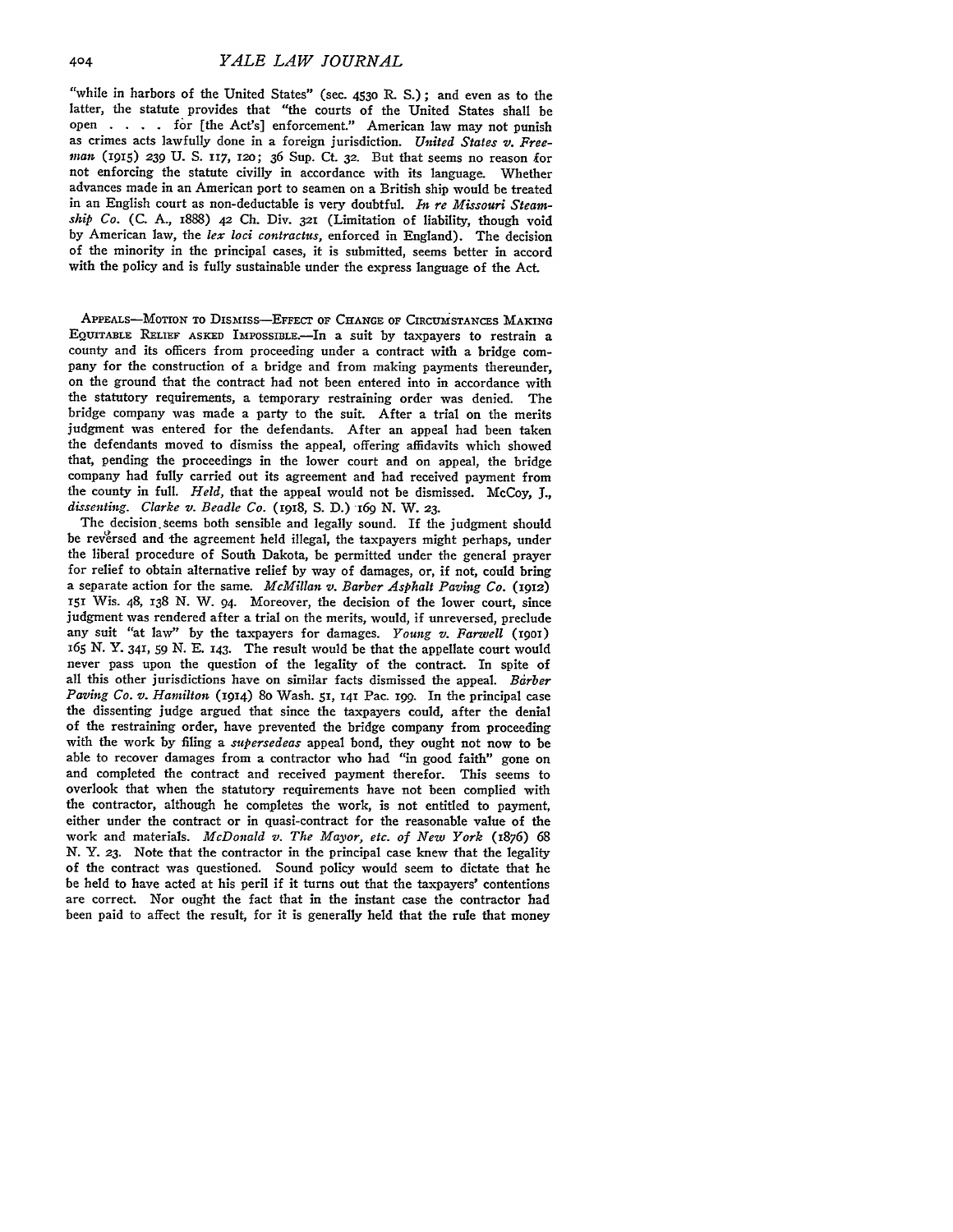## *RECENT CASE NOTES*

paid under mistake of law cannot be recovered does not preclude the recovery by public corporations of money illegally paid out by their disbursing officers. *County of Wagner v. Reynolds* (igoI) **126** Mich. 231, **85** N. W. 574; Woodward, *Quasi-Contracts,* sec. 4o; Ann. Cas. i915 B, 811. Such an action may be brought by a taxpayer. *Kerr v. Regester* (i9O8) 42 Ind. **App.** 375, 85 N. **E. 790.** The desirability of a provision in our procedural law for declaratory judgments is emphasized by the principal case. Indeed, the opinion in the principal case follows in its general line of reasoning the principles underlying such judgments. For arguments in their favor see Professor Borchard's articles in (1918) 28 YALE LAW JOURNAL, **I, 105.**

ASSIGNMENTS-PARTIAL ASSIGNMENT-CoNvERSION **BY** ASSIGNOR **WHO COL-**LEcTS DEBT.-A written partial assignment of a money claim against a city was made by a corporation, acting through its president. The parties orally agreed, however, that the assignee was not to notify the debtor of the assignment, that the assignor should collect the whole, and that "as soon as the corporation received" the amount of the debt from the debtor "the amount so assigned would be paid" to the plaintiff. The president of the corporation collected the whole sum, receiving a warrant therefor payable to the order of the corporation. This warrant he deposited in the corporation's bank account, and then used the funds for corporation expenses. The corporation became bankrupt and the partial assignee then brought the present action for conversion against the president of the corporation. *Held,* that the plaintiff could not recover. Smith, *J., dissenting. Hinkle Iron Co. v. Kohn* (i918, **N.** Y. App. Div.) **<sup>171</sup>** N. Y. Supp. 537.

See **COMMENTS,** p. 395.

**CONFLICT OF LAWS-EFFECT** OF FOREIGN **INJUNCTION ON PENDING** SUIT.-In a *mandamus* proceeding in Minnesota it appeared that the relator was administratrix of a person killed in Nebraska under circumstances making the defendant railway company liable under the wrongful death statute of that state; that the administratrix began an action in Minnesota against the defendant to recover damages for the wrongful death, the defendant being subject to jurisdiction there; that after issue had been joined in the Minnesota action, but before trial, the defendant railway company obtained in .Nebraska a temporary injunction restraining the administratrix .from proceeding with the Minnesota suit; that the Minnesota court entered an order staying proceedings until final hearing on the Nebraska injunction. The administratrix now asked the Supreme Court of Minnesota for a peremptory writ of *mandanns* to compel the Minnesota court to proceed with the action. *Held,* that the relator was entitled to the writ of *mandamus,* although it did not appear that the Nebraska injunction had been dissolved. *State ex rel. Bossung v. District Court* (I918, Minn.) i68 N. W. 589.

In the absence of the injunction the right of the administratrix to enforce her claim in the Minnesota courts was clearly established by the decisions in that jurisdiction. *Herrick v. Minneapolis, etc. Co.* (1883) **31** Minn. **1i,** 16 N. W. 413. On the other hand, the power of the Nebraska court to issue the injunction could not be denied, as apparently the administratrix was not only personally served in Nebraska but was in addition a citizen of that state. It is elementary also, that the Nebraska injunction could not bind the Minnesota court. It might, however, furnish a reason why on grounds of policy or "courtesy" the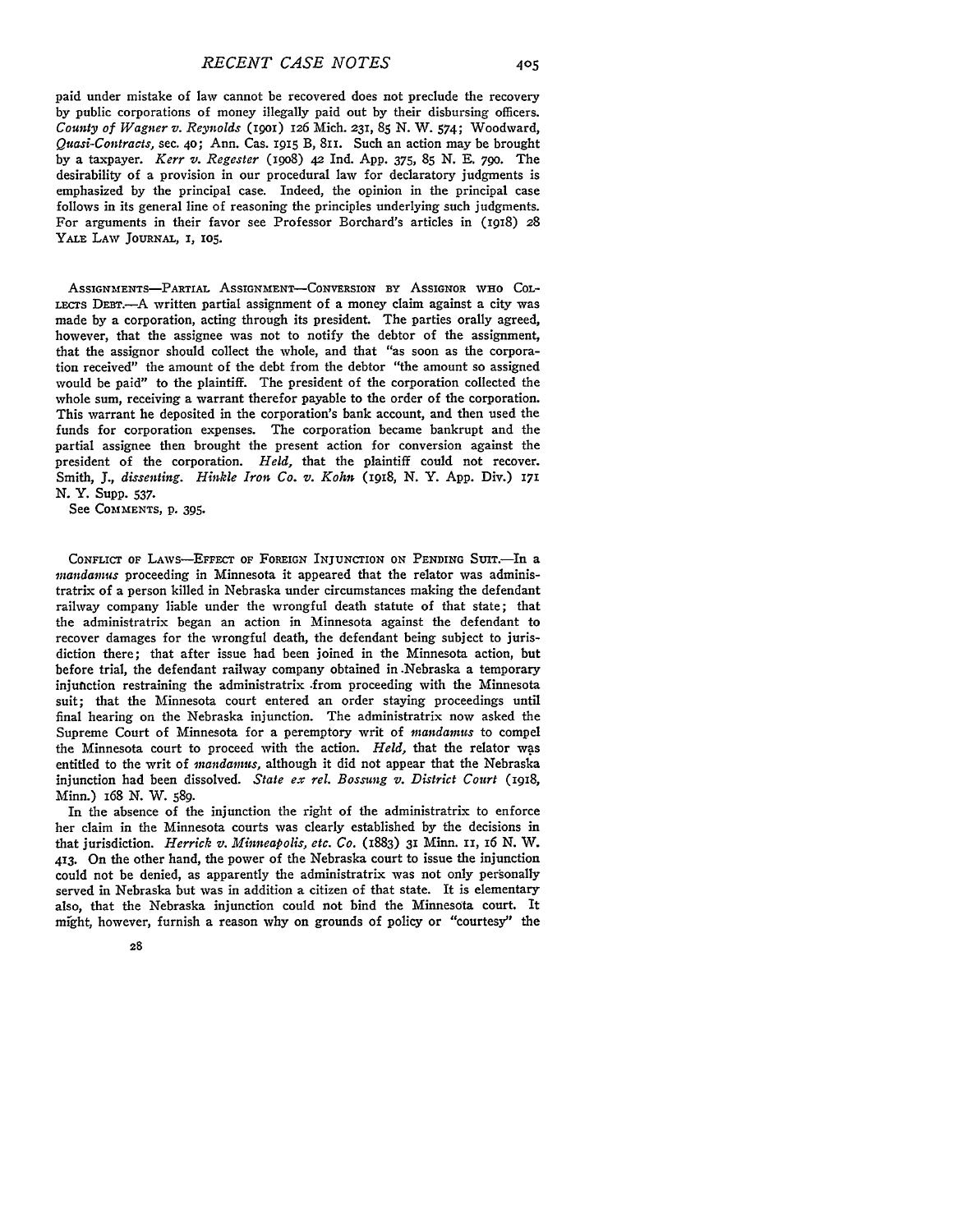Minnesota court would refrain from proceeding until the Nebraska suit had been finally, settled. Only one other decision squarely in point has been found and that reaches directly the opposite result. *Fisher v. Pacific etc., Ins. Co.* (1916) **i2** Miss. **3o, 72** So. 846. The argument of the Minnesota court may be summarized in two propositions: **(i)** if the plaintiff was a citizen of Minnesota she would be entitled to proceed in spite of the Nebraska injunction; **(2)** if so, a Nebraska citizen must be equally entitled to proceed, otherwise the court would violate Art. 4, Sec. 2 of the federal Constitution,-"the citizens **of** each state shall be entitled to all the privileges and immunities of citizens in the several states." As to the second point: where no question of injunction is involved, it has been held that citizens of other states are entitled, under the constitutional provision in question, to sue in state courts on so-called "transitory" causes of action arising elsewhere, if citizens of the state are so entitled. *Eingartner v. Illinois Steel Co.* (I896) **94** Wis. **70, 68 N.** W. 664; *State ex rel. Prall v. District Court* **(1914) 126** Minn. **501, 148 N.** W. 463. *Contra: Robinson v. Oceanic Steam Nay. Co.* **(x889) 12 N. Y. 315, ig** N. **E. 625.** We may doubt the applicability of this to the case in hand, where a Nebraska citizen is seeking to escape from the courts of her own state. If we accept it as applicable, we are brought to the other point, viz., whether a citizen of Minnesota under circumstances otherwise similar would have been entitled to have 'the court below proceed with the action. In answering this in the affirmative the court cited no authorities precisely in point. It appeared to them that to allow a Nebraska injunction to have the effect of depriving a Minnesota citizen of his right to go on with a suit in his own state would be to give the courts of another state undue control over Minnesota litigation. **All** that can be said is that a question of policy of this kind is one upon which views may differ, as is shown **by** the fact that the Mississippi court in the case cited reached the contrary result.

CONSTITUTIONAL LAw-DuE PaocEss **OF** LAw-REvOCATION **OF LICENsE wiTE-**OUT A HEARING.-The statutes of North Dakota authorized the Dairy Commissioner to issue licenses to creameries and cream stations and to revoke licenses "on evidence" that the licensee had violated or had been "convicted" of violating the dairy laws. They also made it unlawful to misread a certain Babcock test for determining the quality of milk. **A** dairy inspector reported to the Commissioner that the petitioner had misread the test, whereupon, without notice or a hearing, the Commissioner revoked the petitioner's license. The petitioner requested and obtained a hearing from the State Commissioner of Agriculture who, although without statutory authority to grant or hold a hearing, sustained the Dairy Commissioner's order revoking the license. On a petition for a writ of *certiorari* to review the action of the Dairy Commissioner, *held,* that the writ must be denied. *Cofiman v. Osterhous* (1918, **N.** Dak.) **168 N.** W. **826.**

See **COMMENTS,** p. **391.**

**CONTRACTS-CONSIDERATION-PERFORMANCE OF EXISTING DUTY TO DEFENDANT.-** The plaintiff was employed by the defendant by a written contract for one year from a certain date at **\$9o** per week. Three months later a second written contract was made for one year from the same date for the same services at \$ioo per week In an action for breach of the second contract the jury was instructed that the contract was valid in case the parties had rescinded the prior contract before executing the second. *Held,* that this was correct and that there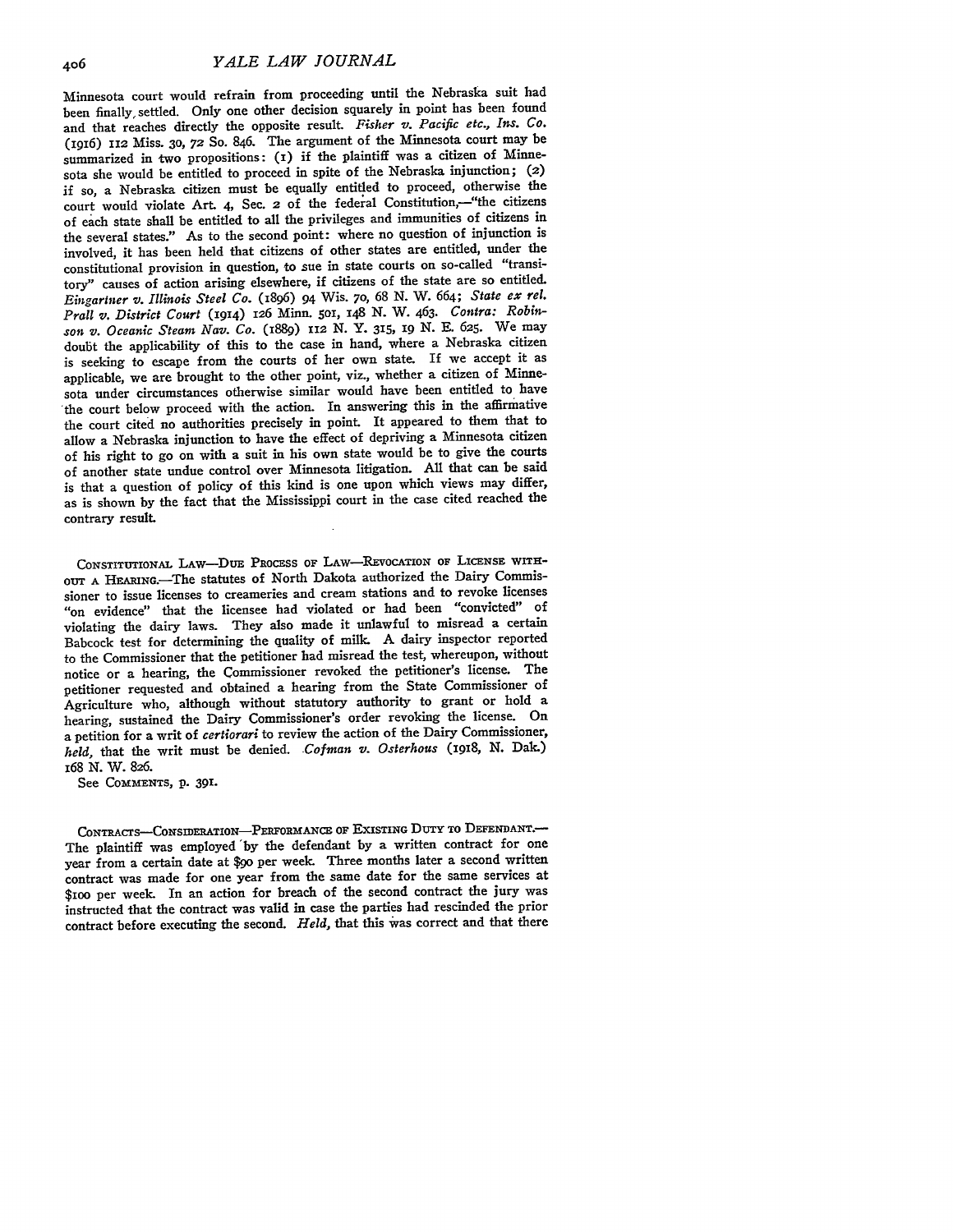was evidence of a rescission sufficient to justify a verdict for the plaintiff. *Schwartzreich v. Bauman-Bdsch Inc.* **(i918,** Sup. Ct. **App.** T.) **172 N.** Y. Supp. 683.

This appears to be an ordinary case where an increase **of** salary is agreed upon before the end of the contract period. It is highly improbable that at any instant prior to execution of the second contract the defendant could have dismissed the plaintiff without having to pay damages or that the plaintiff was at liberty to refuse to work. The only change in the legal relations of the parties was that the defendant's duty to pay \$go per week was replaced by a duty to pay \$ioo per week. The court's willingness to permit the jury to indulge in the fiction of a total rescission shows that the plaintiff's counsel conceded too much when he conceded that "a promise by one party to do that which he is already under a legal obligation to perform is insufficient as a consideration"' Such has, indeed, been stated to be the rule in *Vanderbilt v. Schreyer* (1883) **9i** *N.* Y. **392** and other New York cases; but if the plaintiff had not himself threatened a breach of contract, a strong argument in his favor could be founded upon *DeCicco v. Schweizer (i917,* **N.** Y.). 117 N. E. 807. See Corbin, *Does a Pre-" existing Duty Defeat Consideration?* (1918) **27** YALE LAW **JouRNAL, 362.** It is believed that the existing commercial and social *mores* do not justify the defendant in refusing to pay the new salary; and if so, it is certain that the courts will bring the law of consideration into harmony with the *mores,* as the court did in the principal case, by the use of fiction if necessary. The making of the new agreement can always be held to be evidence from which a rescission of the prior contract can be "implied"; the jury will do the rest.

CONTRACTS-IMPSSIBILITY **OF** PERFORMANCE-PRECmENCE **OF WAR** ORDERS **BY** GOVERNMENT A buyer claimed damages for non-delivery of goods as per contract. The seller replied that it was prevented from delivering **by** reason of orders for goods given **by** the United States government for war purposes, these orders having precedence **by** Act **of** Congress. The contract contained an express provision as to strikes, accidents, and reasons beyond the seller's control. The government agents expressly demanded precedence for their orders, although this was done in an informal manner. *Held,* that the government order was not voluntarily sought **by** the seller an4 that the buyer was not entitled to damages for non-delivery. Moore & Tierney v. Roxford *Knitting Co..* (198, N. D. N. Y.) **250** Fed. **278.**

In a later case on similar facts it was found as a fact that the seller voluntarily sought the government contract and that the government agents had not demanded precedence in accordance with the Act of Congress until after the defendant had had ample time to perform its previous contract. *Held,* that the defendant had no excuse for non-performance. *Mawhinney v. Millbrook Woolen Mills (igiS,* **N.** Y. Sup. Ct.) *172* N. Y. Supp. 461.

See **CoMMENTs,** p. 399.

**CoxTRAcT s-INcREAsED** ExPENsE **DUE To** WAn--STulc, AccIDEr, **AND** WAR CLAUSE.-In a contract for the manufacture and sale of "chamber acid" generally made from pyrites, it was provided that "war **. . .** or other uncontrollable causes rendering the sellers unable to deliver shall make this contract inoperative during the continuance of the difficulties." The war broke out later in Europe, and in **1917** the activity of the German submarines made it impossible to obtain a sufficient supply of pyrites. A better acid could be made from brimstone, which was obtainable, but the expense would have been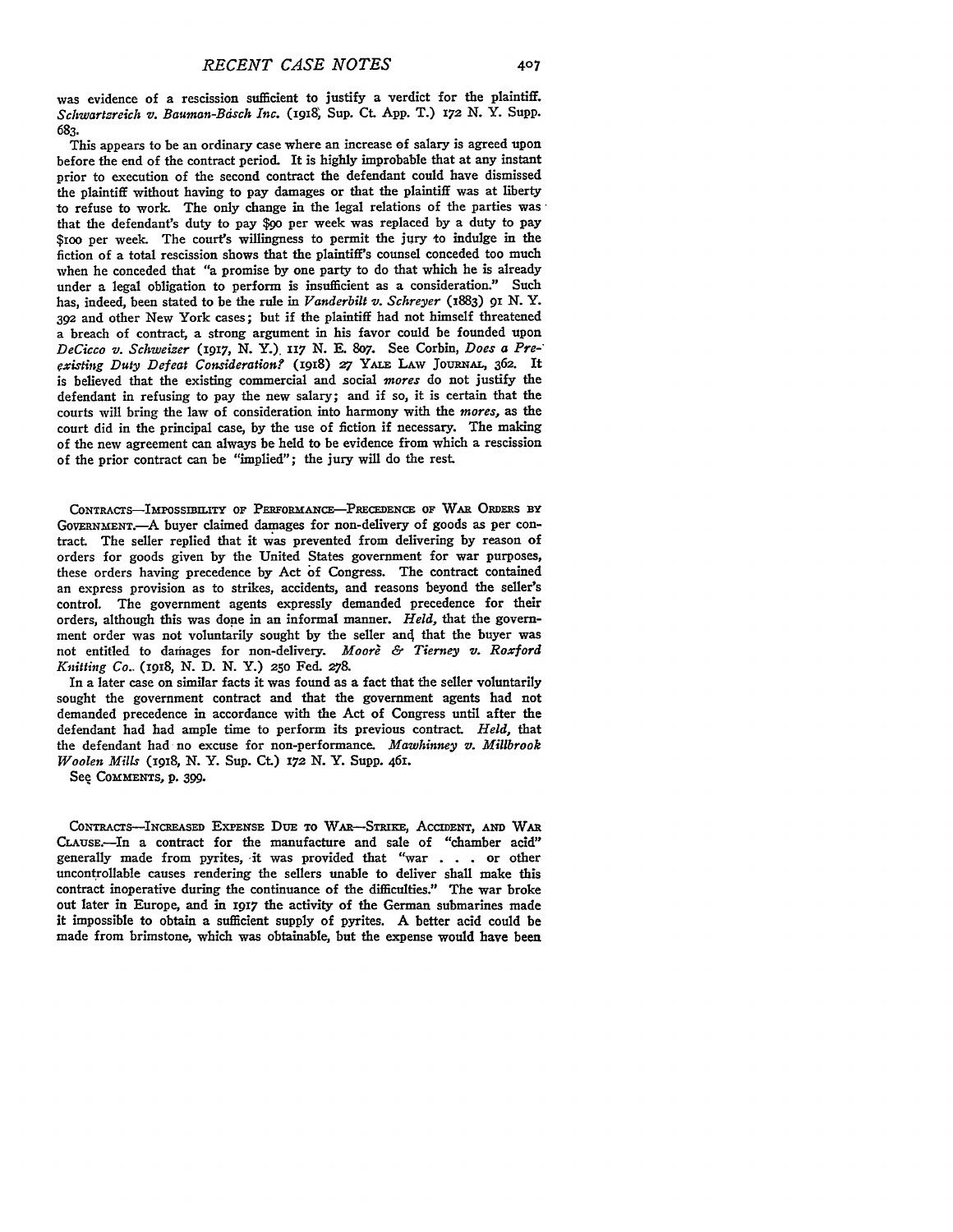twice as great. The defendant began making acid from brimstone, and prorated its product among those customers who would pay an increased price. The plaintiff brought a bill for specific performance to compel delivery to him of acid made from brimstone, at the old contract price. *Held,* that the duty of the defendant was only to deliver acid made from pyrites and that there was no further duty in case pyrites could not be obtained **by** the exercise of reasonable diligence. *Davison Chemical Co. v. Baugh Chemical Co.* **(1918,** Md. App.) **104** Atl. 4o4.

See **COMMENTS,** p. **399.**

CRIMINAL PROCEDURE-CONSTITUTIONAL LAW-VALIDITY **OF** STATUTE AUTHOR-**IZING** STATE **TO APPEAL.-A** state statute authorized an appeal by the state in criminal cases. **A** jury having acquitted the respondent of a charge of murder, the state appealed, alleging error in rulings on evidence. The respondent contended that the statute was unconstitutional. *Held,* that the statute was constitutional and, the exceptions being well taken, the state was entitled to a retrial. *State v. Felch* (I918, Vt.) **105** Atl. **23.**

The constitution of Vermont does not contain the provision, so common in state constitutions, prohibiting "double jeopardy." It is of course well settled that the similar prohibition in the Fifth Amendment to the federal constitution is a limitation solely upon the powers of the United States government. *E parte Spies* (1887) 123 U. S. 131, 8 Sup. Ct. *21.* The only federal constitutional provision which might be deemed applicable is the "due process" clause of the Fourteenth Amendment. The court in the principal case very properly held that the statute in question satisfied the tests of federal due process, inasmuch as it merely required the accused to submit to a new trial but not to a second punishment for the same offense. Apparently the federal Supreme Court has never passed upon the question directly. Where the Criminal Code of the District of Columbia gave the prosecution a "right of appeal" but added the proviso that "if on such appeal it shall be found that there was error in the rulings of the court during the trial, a verdict in favor of the defendant shall not be set aside" (Code D. C. sec. 935), the United States Supreme Court refused to pass upon errors committed where a verdict of acquittal had been rendered, on the ground that any determination made would not affect any case pending before the court and so would not be an exercise of judicial power. *United States v. Evans (1909)* **213 U.** *S. 297, 29* **Sup. Ct. 507.** Connecticut long ago by statute gave the state a right of appeal and it was upheld by the State Supreme Court, chiefly, however, on the ground that there is no "double jeopardy" involved in giving the state a right to a new trial even after a verdict of acquittal. State v. Lee (1894) 65 Conn. 265, 30 Atl. 1110. That was the view of Mr. Justice Holmes in his dissenting opinion in a case involving an interpretation of the prohibition against "double jeopardy" in a federal statute governing criminal procedure in the Philippines. *Kepner v. United States* (i9o3) 195 U. **S. 100,** *24* Sup. Ct. 797. That view is not, however, the prevailing one, as the opinion of the majority in the *Kepner* case shows. In the Connecticut case above cited, however, the question of federal due process was also raised, and-passed upon adversely to the contention of the accused. The Vermont Bill of Rights provides: "Nor can any person be justly deprived of his liberty, except by the laws of the land." As a prohibition on legislative action this clause is at most equivalent to the "due process" clauses of other state constitutions. It therefore protects only-the same "fundamental rights" that "due process" does. The right to be free from the vexation of a second trial where the first was erroneously conducted is certainly not one of these.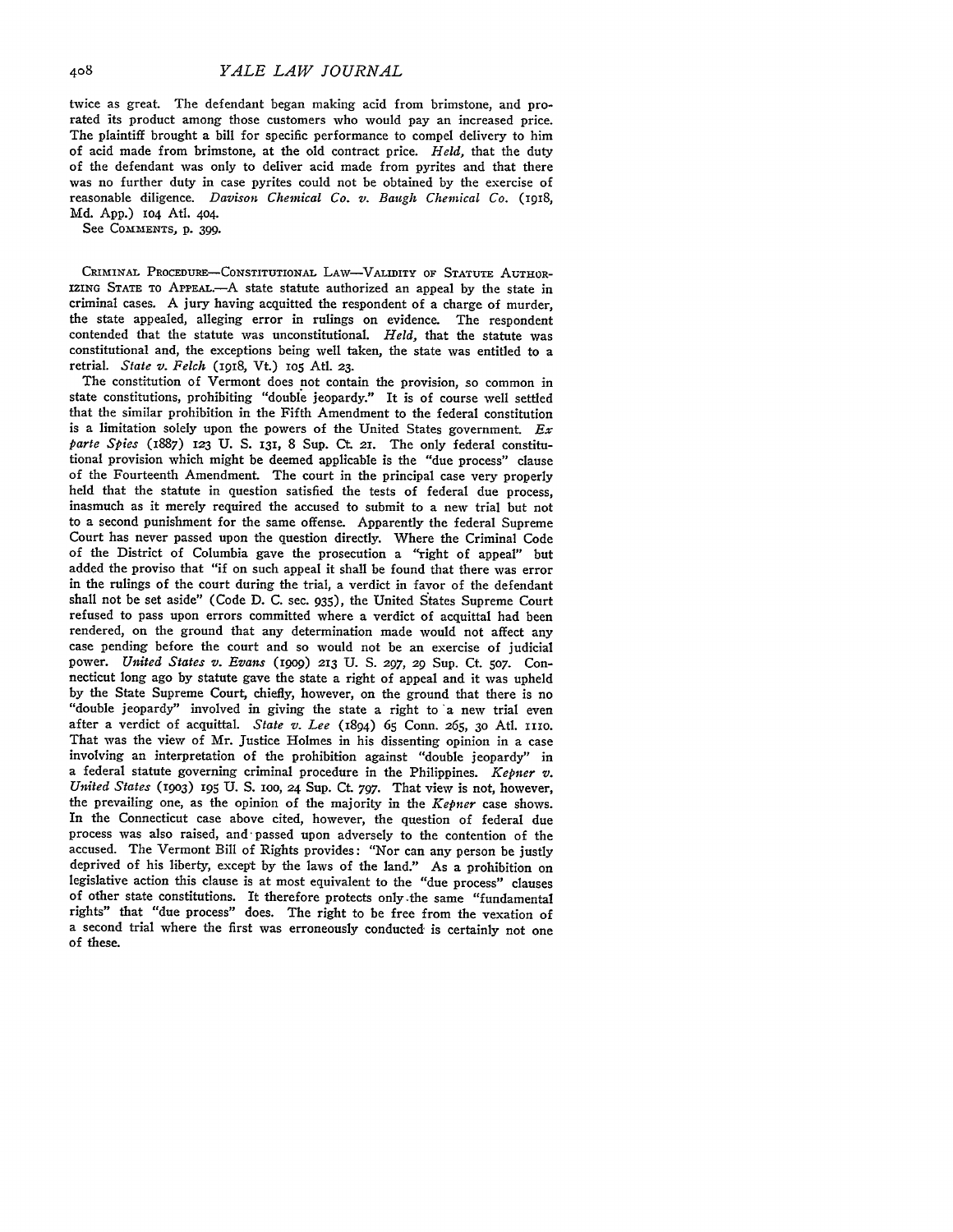QUASI-CONTRACTS-WAIVER OF TORT-ASSUMPSIT AGAINST ONE **JOINT** TORT FEASOR AS BAR TO TORT ACTION AGAINST OTHERS. The defendants, officers of a corporation, acting for the corporation, converted the plaintiff's wheat to the use of the corporation. The corporation became bankrupt and the plaintiff proved his claim for the value of the wheat in the bankruptcy court. By this means he received payment in part. In the present action he claimed to recover from the officers for conversion of the wheat. *Held,* that by claiming in the bankruptcy proceeding the plaintiff had elected to "waive the tort" and could not thereafter recover in tort from any of the tort-feasors. *Shonkweiler v. Harrington* (1918, Neb.) 169 N. W. 258.

The decision is put by the court on the ground that having "collected from the corporation upon the implied contract to pay for the goods, he cannot afterwards allege against anybody that he did not sell the goods to the corporation." It is submitted that such a result is based upon a misunderstanding of our law relating to so-called "waiver of tort." The "implied contract" referred to was, under the common law system of pleading, merely a pleader's fiction, used for the purpose of giving a remedy in "assumpsit." Corbin, *Waiver of Tort and Suit in Assumpsit* (1gio) **19** YALE LAW **JOURNAL, 221.** At the trial a tortious appropriation of the plaintiff's goods and a resulting enrichment of the defendant were the operative facts to be proved. Under modern code procedure these facts may, if the pleader desires, be stated without resorting to the fiction, although the old form may in many jurisdictions still be used. *Farron v. Sherwood* (1858) **17** N. Y. **227.** Pomeroy, *Code Remedies* (4th ed.) sec. 431. Consequently, even if, as the court correctly maintains, proving the claim in bankruptcy was equivalent to obtaining judgment against the corporation in an action of "assumpsit" upon a "contract implied in law," this proves merely that the plaintiff elected to sue the principal wrongdoer in that "form of action." No authority need be cited for the proposition that joint tort-feasors in this country are liable severally as well as jointly. This being so, an election to sue one in one "form of action" can, as a matter of common sense, have no effect upon the right to sue another in some other "form of action." It is only by following a confused notion that the "implied contract" is something more substantial than a fictitious allegation of a pleader, an invention to give a plaintiff a remedy in "assumpsit," that some courts have been led astray. A question may perhaps be raised as to whether the liability in "assumpsit," as distinguished from that in "trover," is joint or joint and several. No authorities directly in point have been found. However, the cases uniformly hold that if some of the joint tort-feasors receive no benefit, they are not liable in assumpsit jointly with the others. *Minor v. Baldridge* **(z898)** 123 Cal. 187, 55 Pac. 783. On the other hand there are cases holding that the injured person may have a joint judgment when each of the wrongdoers receives a portion of the benefit. *Gilmore v. Wilbur* (1831, Mass.) 12 Pick. 12o. These cases do not, however, determine that the liability is not also several, to the extent to which each tort-feasor is severally benefited. There seems no good reason why it should not be, once we recognize that the "implied contract" is a pleader's fiction. *Cf.* Woodward, *Quasi-Contracts,* sec. 289. Moreover, even if it were admitted that the "assumpsit" liability is joint solely, it would seem to follow, not that the tort actions were extinguished, but merely that no further assumpsit actions could be brought. Fortunately, the weight of authority on the precise point at issue seems to be against the conclusion reached in the principal case. Woodward, *Quasi-Contracts,* sec. 299. The case of *Huffman v. Hughlett* (1883, Tenn.) **Ii** Lea, 549, contains an exceedingly clear opinion in favor of the majority rule. The leading case supporting the view taken in the principal case is *Terry v. Munger* (18go) **121** N. Y. **161,** 24 N. E. **272.** For a searching criticism of that case, see Keener, *Quasi-Contracts, 210.*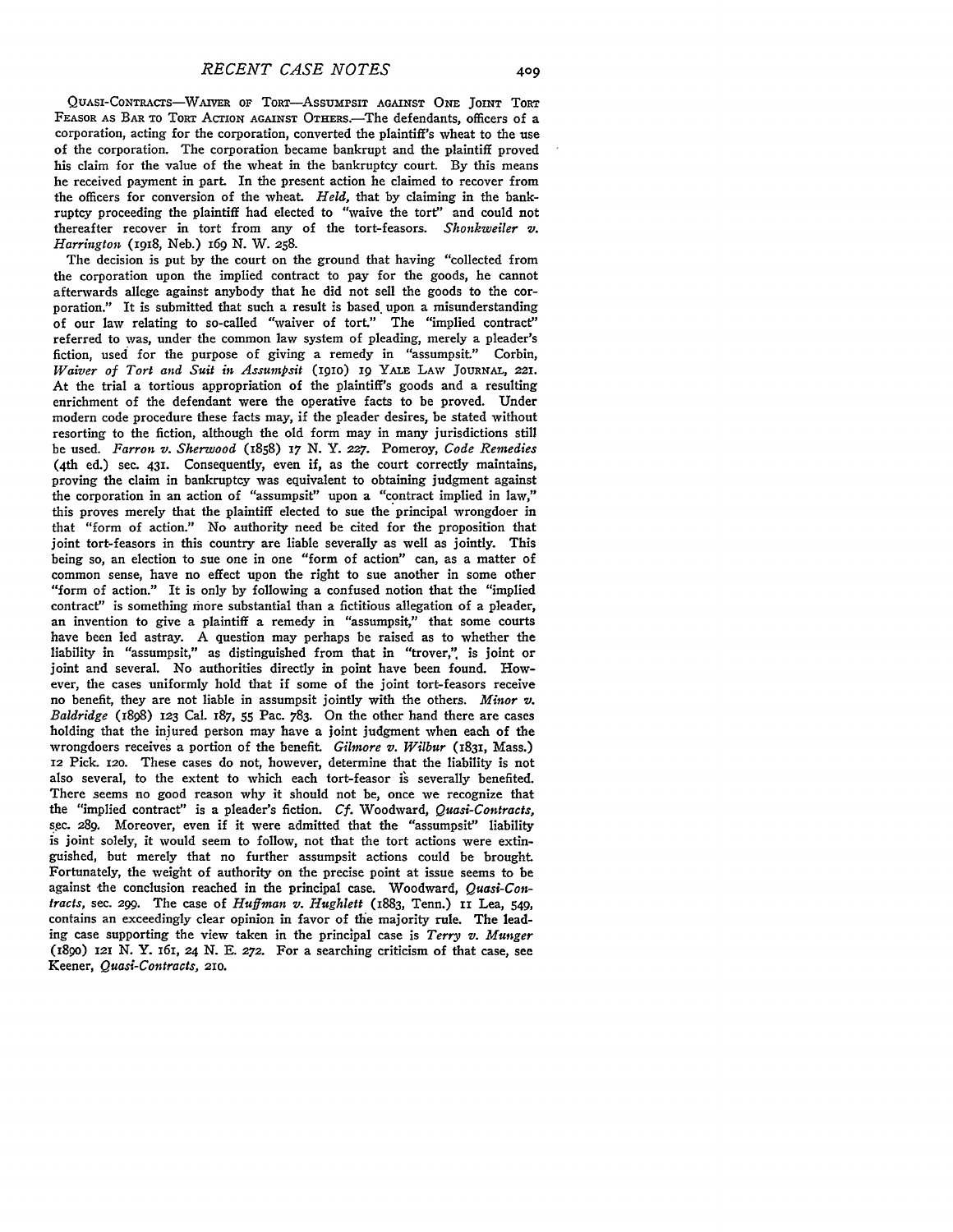SURETYSHIP-ALTERATION OF INSTRUMENTS-BLANKS FILLED BY PRINCIPAL DEBTOR BEFORE DELIVERY TO CREDITOR.-The defendants became sureties on a contract, guaranteeing among other things the payment of an existing indebtedness, the amount being in blank when they signed. When the instrument was offered in court the blank had been filled, but without the knowledge of the defendants. *Held,* that the filling of the blank was an unauthorized alteration which discharged the sureties. *J. R. Watkins Medical Co. v. Miller et al.* (1918, **S. D.)** 168 **N.** W. **373.**

Where a surety signs an incomplete document and hands it to the principal, authorizing him to fill blanks in some specified manner and to deliver the completed document to the creditor, he should always be bound by the instrument as finally delivered, when it is in the hands of an innocent holder for value. This should be so even in the case of a sealed instrument, for it does not become the surety's deed until delivery by the principal debtor to the obligee or his representative. Nor is the principal such a representative. Such is the rule in the case of negotiable instruments. **N.** I. L. sec. 14; *Ward v. Hackett* (883) 30 Minn. **I5O;** see also (1918) **27** YALE LAw **JOuRNAL,** 95', (97) *ibid.* 242, and CURRENT DECISIONs, *infra.* There is a strong conflict in the case of sealed instruments, but the better rule is that the surety is bound by estoppel. *Butler v. United States* (1874, U. S.) **21** Wall. **272.** Authority to deliver a sealed instrument may be by parol, and the instrument *as delivered* is the signer's deed. *White v. Duggan* (i885) 140 Mass. **x8** ("A specialty deriving its validity from an estoppel *in pais* is perhaps somewhat like Nebuchadnezzar's image with a head of gold supported by feet of clay." Holmes, J.). Some states, however, hold that the instrument is not the deed of the surety even when the blanks were filled out exactly as he directed. *State v. Boring* (1846) 15 Ohio, 5o7. Such a doctrine is a worship of a misconception of mere ancient form, when in fact the form was other than the one that is being worshipped. At the very most, these cases do not support the principal case, where the contract does not appear to have been a specialty. In cases like this the surety has ready means of protecting himself by refusing to sign until after blanks are all filled. The obligee has no such means of detecting unauthorized filling of blanks left by the surety. The court was quite correct in holding that the filling of the blank was a material alteration. If such an alteration had been made by the obligee or his agent, it would discharge the surety. Occasionally the principal debtor may properly be held, in this regard, the agent of the obligee, rather than of the surety. *Koch Medical Tea Co. v. Poitras (i916,* N. D.) **I6I** N. W. 727. But there seems to be little ground for assuming such a state of facts in the present case; and the surety has been held bound even where the principal was said to be the agent of both parties. *Palacios v. Brasher* (1893) i8 **Colo.** 593, 34 Pac. *251.*

SURETYSHIP-NONDISCLOSURE BY CREDITOR OF EXISTING DEFAULT BY PRIN**ciPAL.--The** defendant signed the bond of a paving contractor in ignorance of the fact that the latter was already in default on the contract the performance of which was being guaranteed by the defendant. Such breach of contract was well known to the creditor, the obligee in the surety bond. By the terms of the bond the defendant bound himself to answer only for future defaults. *Held,* that the surety bond was not operative to bind the surety. *Park Paving Co. v. Kraft* (I918, Pa.) io5 Atl. **39.**

There is no fiduciary relation between a creditor and one who is asked to be a surety. There is no *duty* to disclose all material facts that may affect the surety's willingness to sign. Nor-outside of marine insurance-is a dis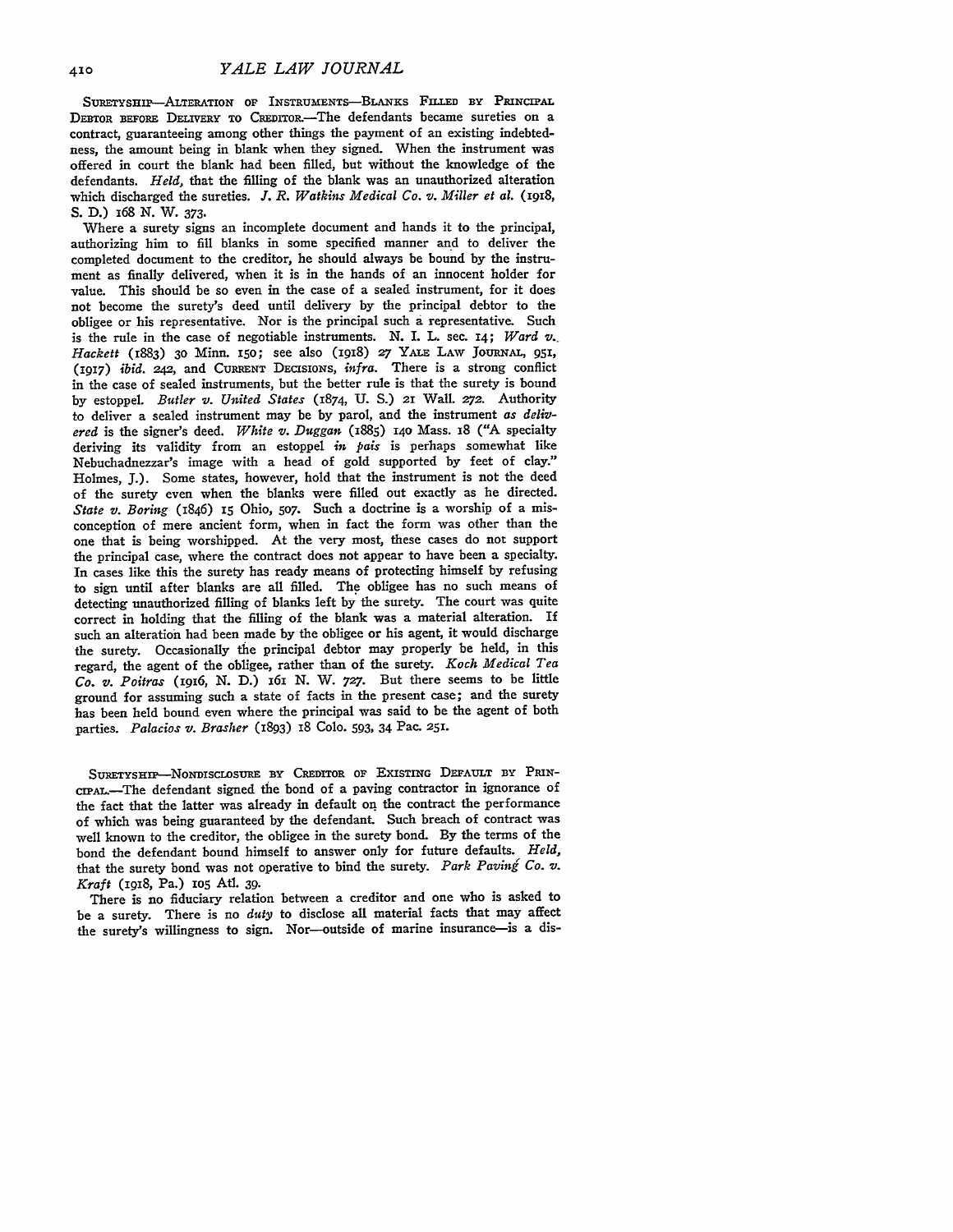closure of all material facts a condition precedent to the existence of a duty in the surety to pay as he has agreed. *North British Ins. Co. v. Lloyd* (1854) io Exch. **523;** *Atlas Bank v. Brownell* (i869) **9 R. 1. I68** (creditor did not disclose that the principal had been gambling); *Magee v. Manhattan* Co. (1875) **92 U. S. 93** (insolvency of principal); *Farmers' Bank v. Braden (1891)* **<sup>145</sup>**Pa. 473 (insolvency of principal); *Hamilton v. Watson* (1845, H. of L.) 12 Cl. & F. 109 (principal already largely indebted to the creditor) ; *Bostwick v*. *VanVoorhis* (1883) **9i N. Y. 353** (principal had been irregular in some way not affecting his moral character or honesty). On the other hand, the surety is not bound in case the creditor fails to disclose the fact that the principal was an embezzler or had been otherwise dishonest in his relations with the creditor. *Sooy ads. State of New Jersey* (1877, Sup. Ct.) **39 N. J.** L. **135;** *Railton v. Mathews* (1844, H. of L.) io **Cl. &** F. 934. Had the bond in the present case been so worded as to bind the surety to answer for past defaults as well as future ones, the disclosure of the existence of the past default would be a condition precedent. *Pidcock v. Bishop* **(1825) 3** L. **J.** K. B. **1og, 3** B. **& C.** 6o5. At least, such non-disclosure would be evidence of fraud. *Lee v. Jones* (1864) 17 **C.** B. **N. S.** 482. In view of the authorities the present decision seems to be too favorable to the surety.

TRUSTS-RESULTING TRUSTS-DEVISE ON TRUST NOT PROPERLY DECLARED.<sup>--</sup>A testator bequeathed all his personal property to his executor "in trust for the purposes of paying out **and** disposing of the same as I have advised and directed him to do." Prior to the execution of the will the legatee promised the testator to carry out the directions, which were communicated to him at that time. *Held,* that beneficiaries orally named **by** the testator to the legatee were not entitled to have the directions carried out, but that there was a resulting trust for the next of kin. *Reynolds v. Reynolds* (i918, **N.** Y.) **121 N. E. 6r.**

It has long been held in New York, in accordance with the great weight of authority in other jurisdictions; that if a gift in a will is in form absolute but in fact upon an oral "secret" trust communicated to the devisee or legatee, who has agreed to carry it out, there is a so-called "constructive trust" for the intended beneficiaries. *Matter of O'Hara* (1884) **95 N.** Y. 403. This is also the English law. *Boyes v. Carritt* (1884) 26 **Ch.** D. **53r.** A recent Washington case is *contra. Brown v. Kausche* (r917, Wash.) 167 Pae. **1075,** commented upon in (1918) 27 YALE LAW JOURNAL, 389. Where, as in the principal case, the will indicates that the property is to be held in trust, but fails to reveal the terms of the same, there is greater conflict of authority. The English authorities do not distinguish such a case from that in which the gift on the face of the will is absolute: *In re Fleetwood* (i88o) 15 **Ch.** D. 594. Some American cases take the same view. *Curdy v. Berton* (i889) 79 Cal. **420, 21** Pac. 858; *Cagney v. O'Brien* (1876) 83 Il. **72.** There are, however, authorities to the contrary. *Olliffe* v. *Wells* (i88I) **13o** Mass. go; *'Sims v. Sims (1897)* 94 Va. 58o, **27 S.** E. 436. In the principal case the court attempts to distinguish the absolute devise from that before the court on the ground that in the former there is nothing in the will to show that the devisee or legatee is not to have the property, whereas in the latter the words "in trust" reveal a contrary intention. On the basis of this difference it is argued that in the latter case, the words of the will reveal a resulting trust for the next of kin; that it would therefore be a "fraud" upon them to allow the beneficiaries named in the oral communications to take, and would result in a clear violation of the statute of wills. With the latter contention we may agree; but for the reasons given in the comment in (ipi8) 27 YALE LAW JoURNAL, 389, it is believed that the same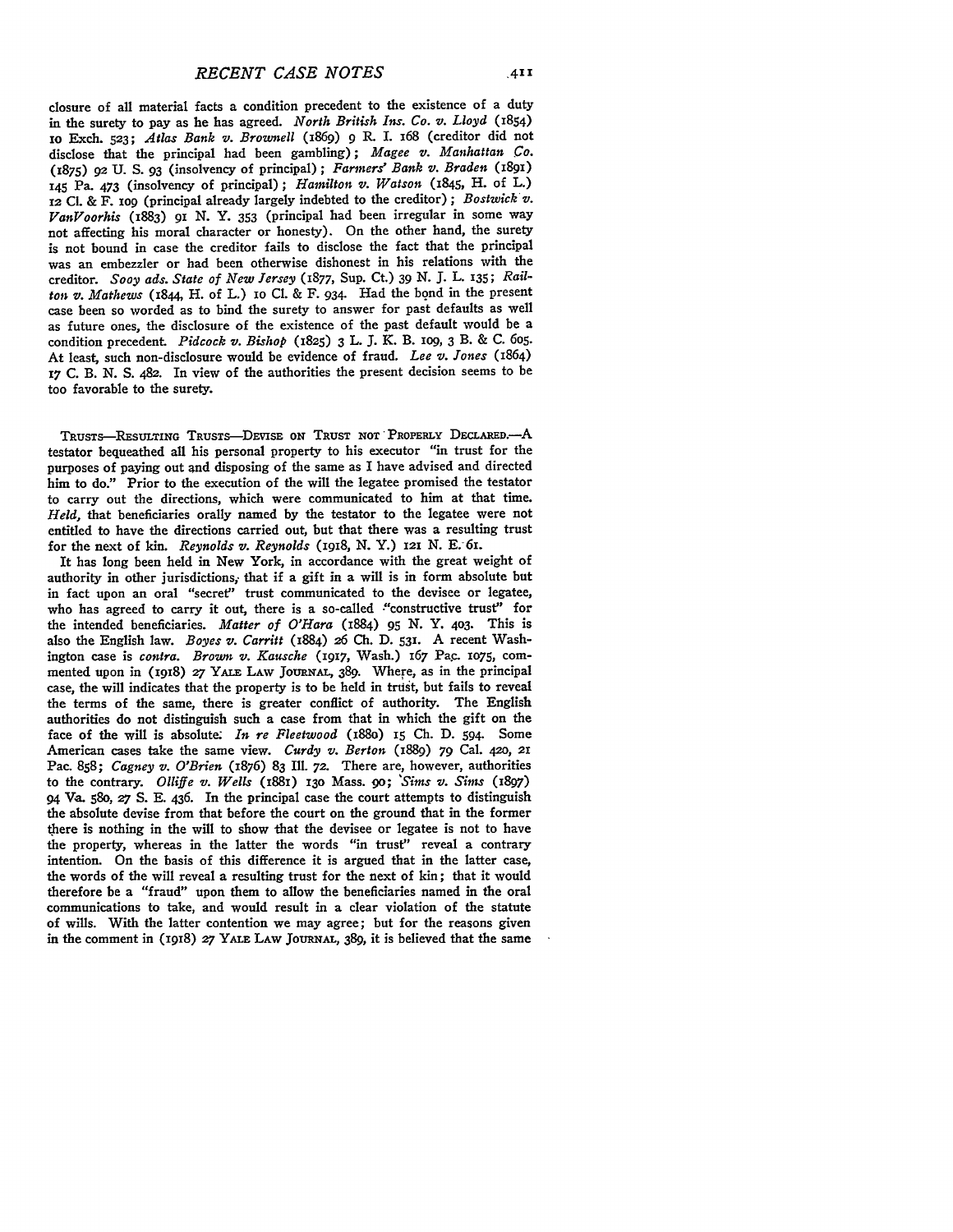is true in the case of gifts which on the face of the will are absolute. To permit the intended beneficiaries to take in either case seems to open the door to all the evils which the statutes requiring testamentary dispositions to be in a certain form are intended to prevent. For an argument to the contrary, see the discussion by Professor Costigan **(1915)** 28 HARv. L. **REV.** 266.

**UNFAIR COMPETITION -PIRATING NEWS MATTER-THE ASSOCIATED** PRESS CAsE.-The defendant, a corporation engaged in selling news to papers not members of The Associated Press, had from its organization obtained and furnished to its subscribers items of news from early editions of papers published **by** members of The Associated Press and from bulletins posted **by** them. Sometimes these news items were verified, at other times not; sometimes they were re-written and again they were not. The Associated Press asked for an injunction to restrain this method of "pirating" its news "until its commercial value as news to the complainant and all its members had passed away." *Held,* that the complainant was entitled to an injunction. *The International News Service v. The Associated Press* (1918) 39 Sup. Ct. **68.**

See **COMMENTS,** p. 387.

WORKMEN'S COMPENSATION-EVIDENCE-AWARD BASED UPON HEARSAY.<sup>-- In</sup> a proceeding before the State Industrial Commission under the Workmen's Compensation Law an award was based solely upon hearsay evidence-statements of the deceased workman to his wife and others. These statements conflicted with other hearsay statements of the workman made to other persons. There was evidence that the deceased had been in two automobile accidents after the date of the alleged injury and before the physical injury which caused death was observed by his physician. There was also the direct testimony of other employees tending to controvert the deceased's statements upon which the award was based. *Held,* that the award was erroneous, as it was based solely upon "uncorroborated hearsay evidence." Chase, Cuddeback and Hogan, *JJ., dissenting. Belcher v. Carthage Machine Co.* (1918, **N.** Y.) **120 N. E.** 735. The New York Workmen's Compensation Law provides that the Industrial Commission "shall not be bound by common law or statutory rules of evidence **. . .** but may make such investigation or inquiry or conduct such hearing in such manner as to ascertain the substantial rights of the parties." N. Y. Laws, 1914, ch. 41, sec. **68.** In spite of this the New York Court of Appeals held in an earlier case that although hearsay evidence might be made the basis of an award it was not sufficient when in conflict with the direct testimony of eye-witnesses. Seabury and Pound, *J., dissenting. Carroll v. Knickerbocker Ice Co.* (1916) 218 N. Y. 435, **113** N. E. 507. In the principal case, which probably on its facts did not require the court to go farther than it already had in limiting the powers of the Industrial Commission, the majority placed their decision squarely on the proposition that the Commission may not base an award solely upon "hearsay evidence, "uncorroborated by facts, circumstances or other evidence." **Of** the three dissenting justices it is worthy of note that Cuddeback, J., wrote the prevailing opinion in the earlier case. It is submitted that both cases show an unfortunate tendency upon the part of the court to introduce, to some extent at least, into hearings before the Industrial Commission common law rules of evidence-a thing the statute expressly says shall not be done. Cases in another jurisdiction with a similar statutory provision exhibit the same tendency. *Englebetson v. Industrial Accident Commission* (1915) **17o** Cal. *793,* 151 Pac. 421; *Employers' Assurance Corporation v. Industrial Accident Commission* **(1915) 170** Cal. 8oo, **151** Pac.